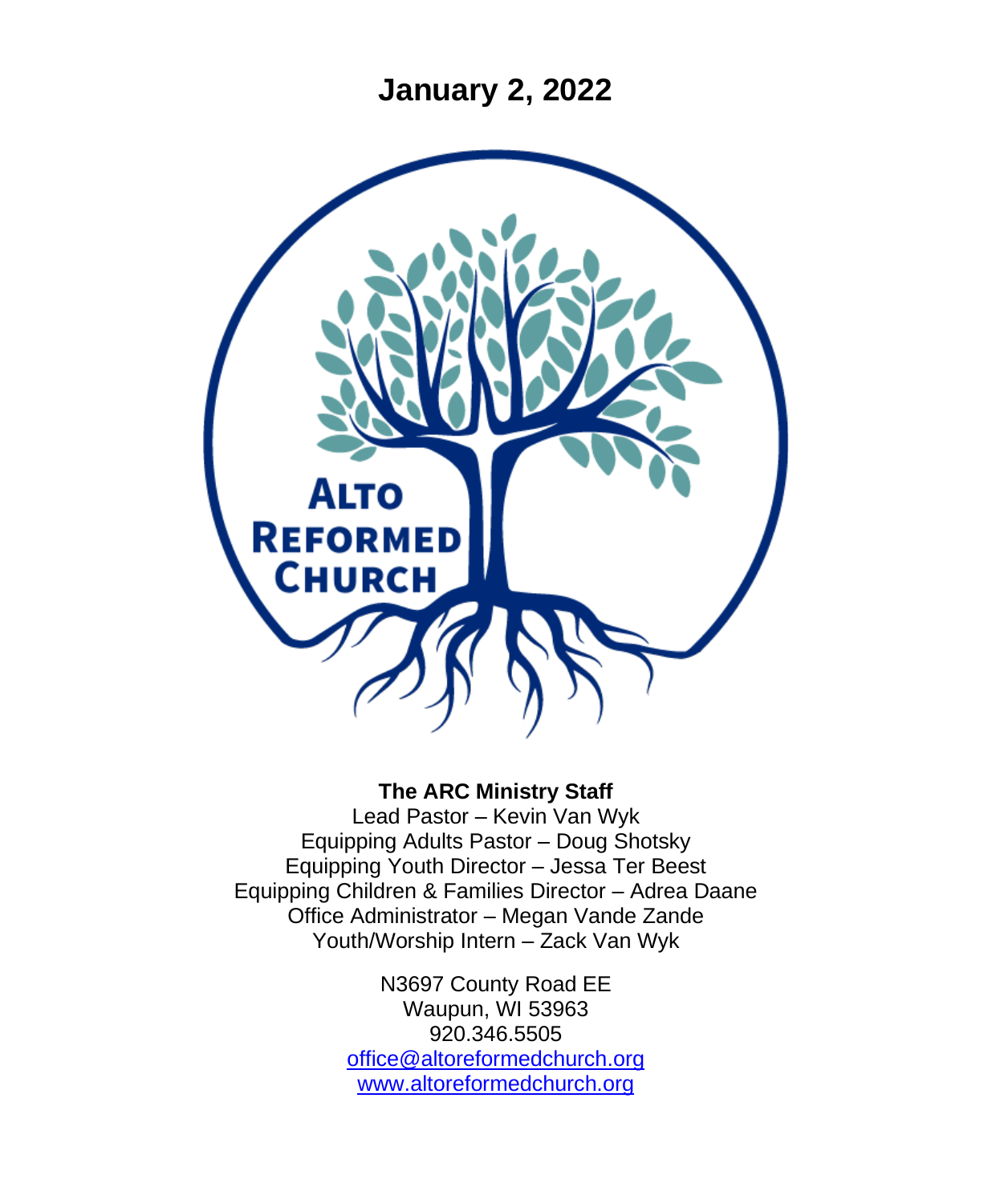## **We Approach God**

Welcome & Announcements Men's Chorus – "I'm Climbing Up the Mountain"

Praise Singing "Living Hope" "Because He Lives (Amen)" "Change My Heart Oh God"

Congregational Prayer

### **We Hear God's Word**

Children's Message – Cody Mueller

Message – Gabriel: Look, Repent, and Believe Scripture – John 3:1-21

### **We Respond to God**

Prayer "Battle Belongs"

Blessing

## *Memory Verse for Jan 5th*

For the wages of sin is death, but the gift of God is eternal life in Christ Jesus our Lord. -Romans 6:23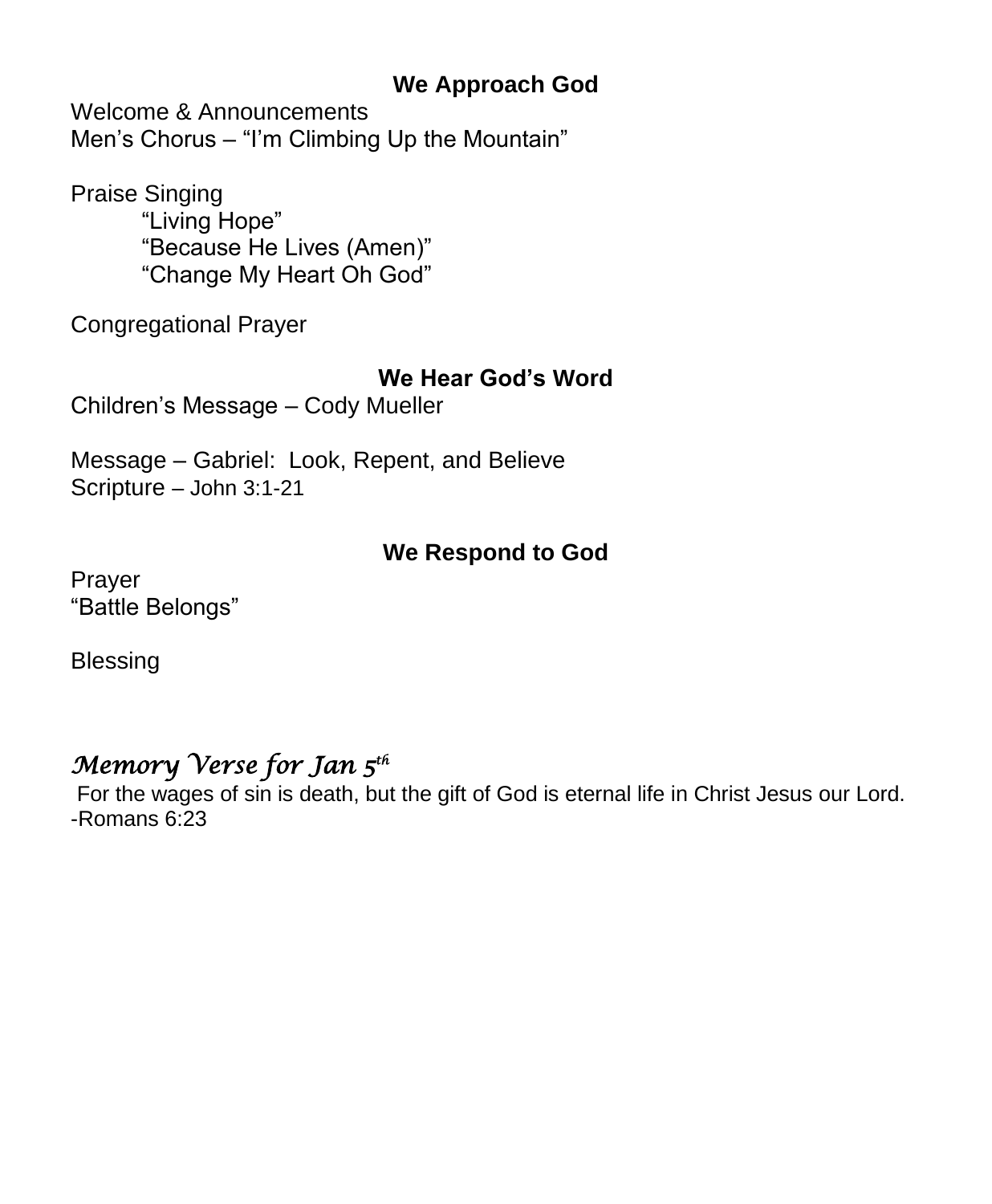

**Sermon Notes: Look, Repent, and Believe Key Scriptures: John 3:1-21 The Woman with 5 Identities:**

- **1. Moral - I feel good about myself b/c I'm "a good person."**
- **2. Loved/Beautiful – I feel good about myself because I'm beautiful and someone loves me.**
- **3. Career – I feel good about myself because I have a successful career.**
- **4. Good deeds – I feel good about myself because of all the good I do.** *"First, I thought I was somebody because I was moral, then I thought I was somebody because I was beautiful, then I thought I was somebody because I was successful, then I thought I was somebody because I was helpful…Then I heard the Gospel message and realized I'd been trying to save myself."*
	- *- Tim Keller*
	- **5. Born again – I can rest from my striving because Jesus has done the work for me.**

#### **How can one be born again?**

- **1. Look - Isaiah 45:22 - "Look to Me, and be saved, All you ends of the earth! For I am God, and there is no other. (NKJV)**
- **2. Repent - Repentance is not just being sorry for our sins and asking God for forgiveness for our sins, and trying in our own strength to be better at not**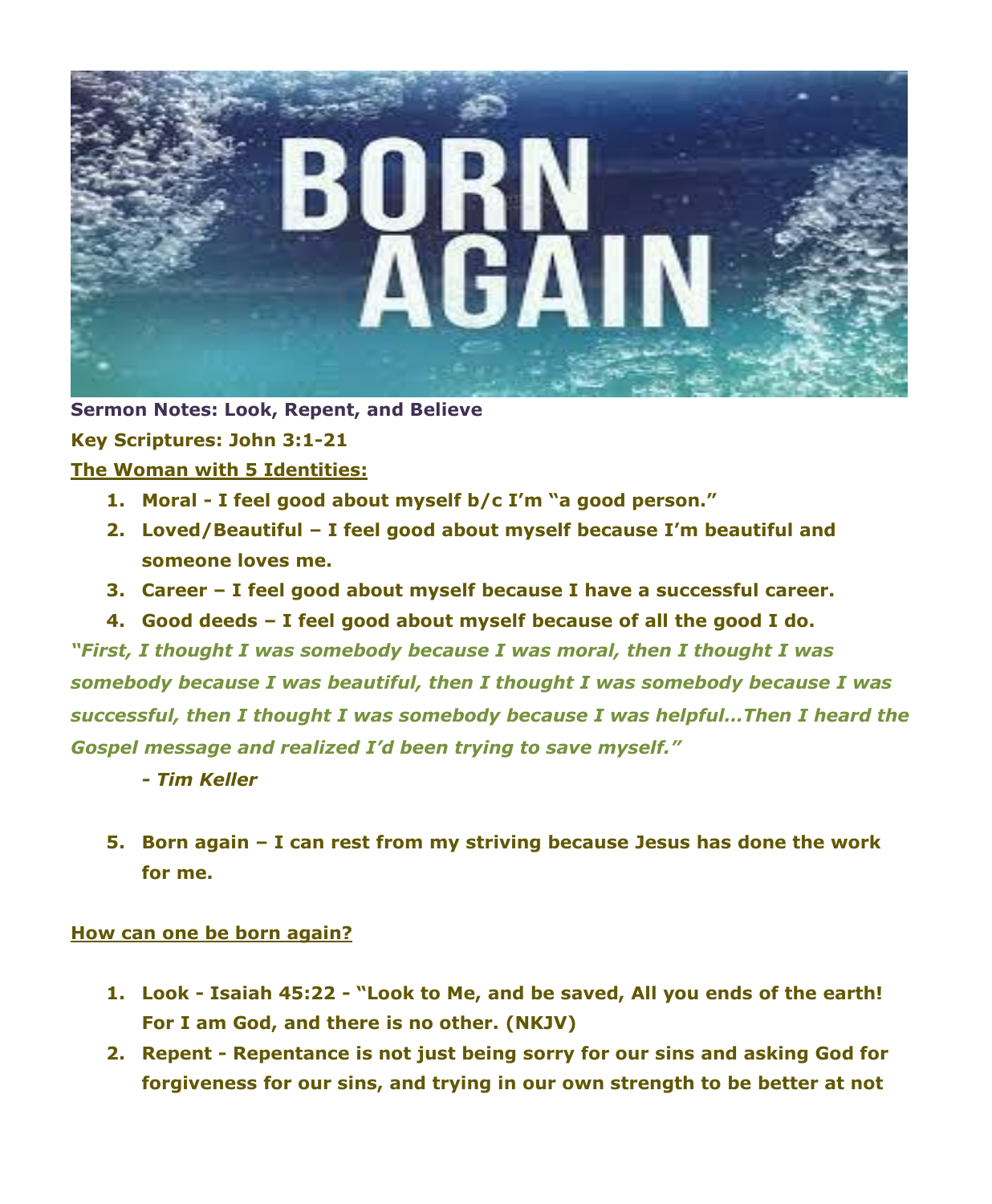**sinning. We've all tried this, and failed miserably. Repentance that brings eternal life is repenting from trying to save ourselves.**

**3. Believe - Our faith, our belief is in the fact that it's His works that have saved us. And when we understand that it's all through His efforts that we're born again, we can rest. We can stop seeking fulfillment through striving and earthly identities.**

#### **Application:**

- **1. Ask yourself these questions:**
	- **a. Have I looked upon God, repented, and believed?**
	- **b. What identities have I pursued to try to fulfill myself?**
	- **c. What striving and self-effort do I need to repent of?**

## *Upcoming Events*

| Jan 2 | 8:30am - Prayer Meeting                                                  |
|-------|--------------------------------------------------------------------------|
|       | 9:30am - Pastor Doug, Men's Chorus                                       |
| Jan 4 | 8:00am - Prayer Meeting                                                  |
|       | 1:30pm – Women's Mission Circle – Bible Study #1                         |
|       | 7:00pm – Elder Meeting – If you are interested in baptism or membership, |
|       | please contact Pastor Kevin.                                             |
| Jan 5 | 6:00pm – Intermediate Praise Band                                        |
|       | 6:20pm – Sonshine Singers, Jr Choir                                      |
|       | 6:30pm - Mixed Choir                                                     |
|       | 6:45pm - Bible Class                                                     |
|       | 7:00pm - High School Praise Team                                         |
|       | 7:30pm - Men's Chorus, High School Youth Group                           |
| Jan 6 | 7:00pm – Men's Ministry Team Meeting                                     |
| Jan 9 | 8:30am – Prayer Meeting                                                  |
|       | 9:30am – Pastor Kevin, Elder & Deacon Installation Service, Jr Choir     |
|       | 10:45am – Sunday School                                                  |
|       | 6:30pm – Middle School Youth Group                                       |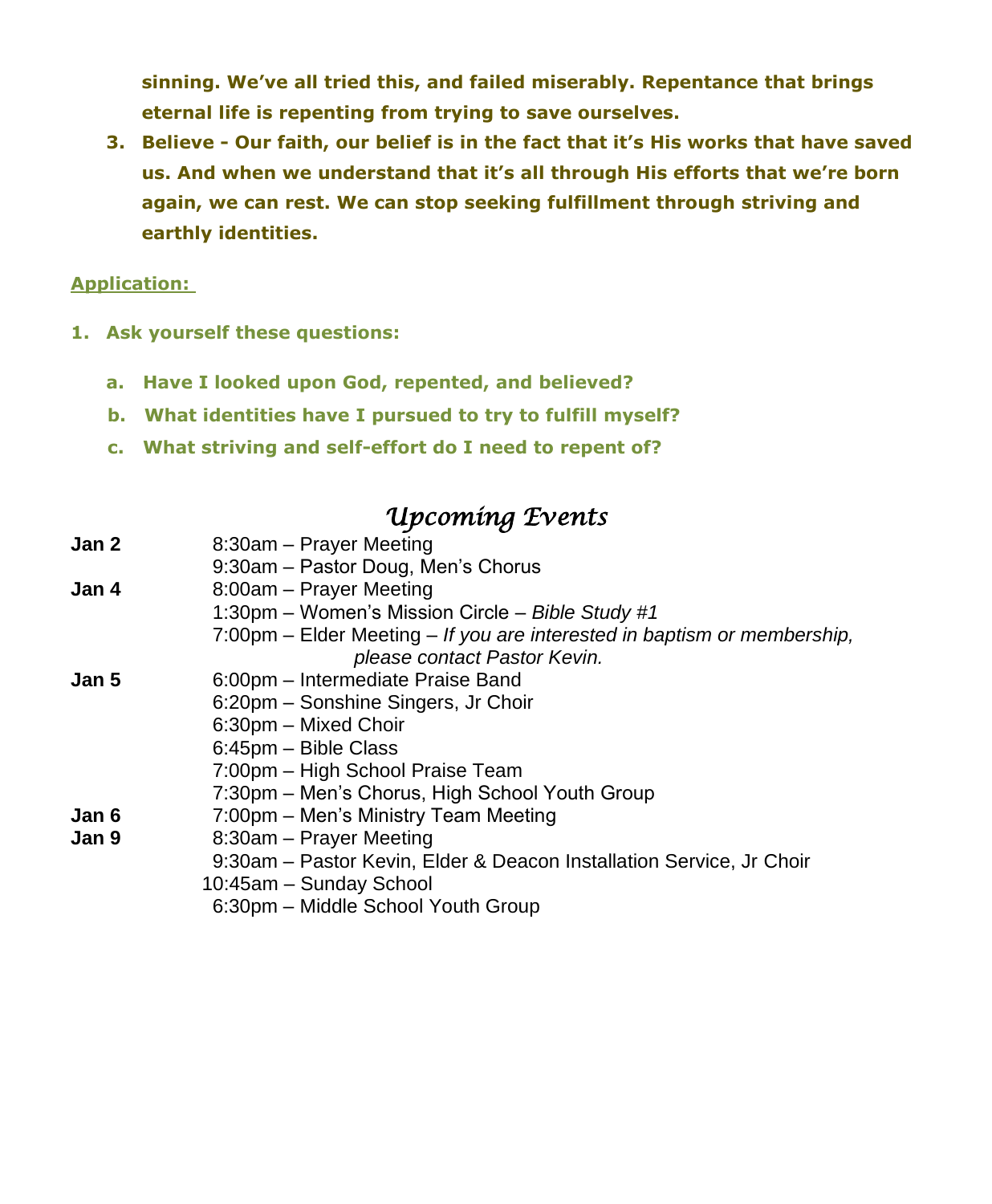## *Youth News*

**Middle School** – No Youth Group tonight. See you January 9th!

**High School** – We're back Wednesday with Real Life Clue: Escape the Room. Come ready to solve mysteries through puzzles and games and win a prize for your team! 7:30-9pm.

**Soda donations** – The youth groups are looking for people to donate soda during this semester of youth group. If you're interested in helping out in this way, please check out the sign up on the information desk. Thanks!

# *Opportunities to Get Involved*

**Men's Breakfast with Jared Abbrederis** – Join us on Saturday, January 22<sup>nd</sup> at 8:30am for a pancake and sausage breakfast and guest speaker presentation at 10am by former Badger and Packer player, Jared Abbrederis. All ages are welcome! A free will offering will be taken to support The Abbrederis S.O.W. Foundation.

# *Bulletin Board News*

**Offering** may be placed in one of the three white offering boxes located in the lobby. Upcoming benevolent schedule: 1/2 Regular Benevolence, 1/9 Missionary Salary, 1/16 Union, 1/23 Regular Benevolence.

Congrats to Larry & Gloria Mulder as they celebrate their 53<sup>rd</sup> wedding anniversary on Jan 3<sup>rd</sup>.

| <b>2022 Executive Committee</b>           |                                    |  |  |
|-------------------------------------------|------------------------------------|--|--|
| Kevin Van Wyk, Pastor                     | Andy Glewen, Chair of Deacons      |  |  |
| Ron Daane, Vice President                 | Eric Redeker, General Treasurer    |  |  |
| Jerry Medema, Assistant Vice President    | Cody Mueller, Benevolent Treasurer |  |  |
| Dewey Bille, Clerk of Consistory & Elders |                                    |  |  |
|                                           |                                    |  |  |
| <b>2022 Consistory</b>                    |                                    |  |  |
| Elders:                                   | Deacons:                           |  |  |
| Randy Bresser, 2022                       | Andy Glewen, 2022                  |  |  |
| Ron Daane, 2022                           | Cody Mueller, 2022                 |  |  |
| Carl Vander Kooi, 2022                    | Eric Redeker, 2022                 |  |  |
| Marty Huizenga, 2023                      | Larry Brewer, 2023                 |  |  |
| Larry Kok, 2023                           | Clay Daane, 2023                   |  |  |
| Berwyn Van Buren, 2023                    | Nate Rens, 2023                    |  |  |
| Dewey Bille, 2024                         | Tom Bruins, 2024                   |  |  |
| Jerry Medema, 2024                        | Andy Derksen, 2024                 |  |  |
| Miley Ter Beest, 2024                     | Ben Leonard, 2024                  |  |  |

Congrats to Bob & Bette Walstra as they celebrate their 54<sup>th</sup> wedding anniversary on January 5<sup>th</sup>.